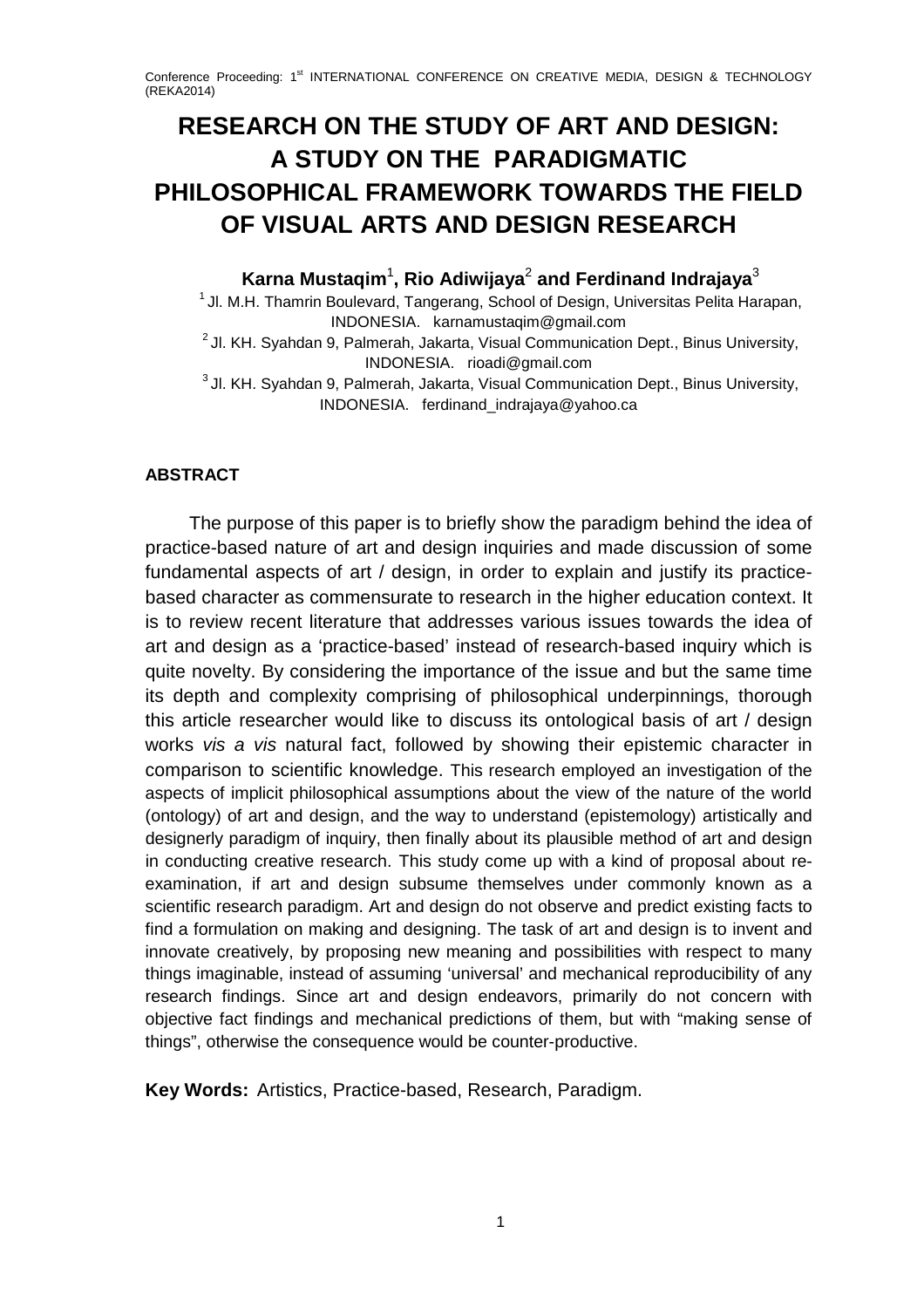## **INTRODUCTION**

Recently, research as the creation of knowledge draws increasing attention to the creative arts field (McNiff, 2006, p.11; Leavy, 2009, p.2). The usual assumption bear in mind attempts research as a form of knowing and explaining. Indeed, Shaun McNiff (2006) suggested that a research task could be preoccupied objectives such as the need to experience, to inspire, or to build a profession collectively. Egon Guba (1990) in *The Paradigm Dialog* imposed that a researcher 'must understand the basic ontological, epistemological and methodological assumptions of each, and be able to engage them in dialogue' (as cited in Denzin & Lincoln, 1998, p. 191). Indeed, Joseph A. Maxwell (2005) asserted that underpinning any research, there are some at least implicit philosophical assumptions about the view of the nature of the world (ontology) and the way to understand it (epistemology); and by making them explicit, carefully considering them Gary Potter (2000) believed that will be of practical benefit (p.3). The philosophical assumptions known as worldview or 'paradigm', is significant thought disseminates by Thomas Kuhn (1922 – 1966) concerning our ideas about reality and how we going to gain knowledge out of it (Maxwell, 2005, p. 36). There are many paradigm, which is nothing more or less than a conceptual framework (Garratt, 2005), used in guiding research inquiry. The research paradigm helps to distinguish the inquiry in science, social science, and the arts. Correspondingly, Henk Borgdorff (2006) in *'The Debate on Research in the Arts'* indicated that what will 'make art research distinguishes and qualifies as academic research in its own right is by scrutinizing the question of ontological, epistemological, and methodological' which means not only following what already been done and without proper knowledge about what the philosophical assumption behind the practices. At least since late  $19<sup>th</sup>$  and early  $20<sup>th</sup>$  centuries, key western intellectuals from Wilhelm Dilthey, Martin Heidegger to Hans-Georg Gadamer and so forth have argued and convincingly showed inadequacies of positivistic framework in understanding human historico-cultural nature, indicated by *singularities* (plurality of uniqueness) as epitomized in the arts.

## **PROBLEM STATEMENTS**

Amidst the 'awakening of research universities' in several high profile institution, the field of art and design are now facing an uneasy situation. Integration of art and design into higher education system creates pressure to adapt to structures and regulations that refer to 'scientific research standards,' but in turn inflicting paradigmatic quandary and impediment among creative disciplines. The most prevalent cases are teaching and knowledge (in any discipline) are prone to be defined solely by technoscientific 'truth' or 'paradigm' (positivism, post-positivism), perhaps unsurprisingly common in many developing countries seeking to achieve prosperity by means of techno-industrial advancements. Certainly there is nothing ill-advised within technoscientific paradigm in itself, but not every human endeavor shares the same technological 'truth and rationality.' Likewise, if art and design subsume themselves under techno-scientific research paradigm that assumes 'universal' and mechanical reproducibility of any research findings, the consequence would be very counterproductive.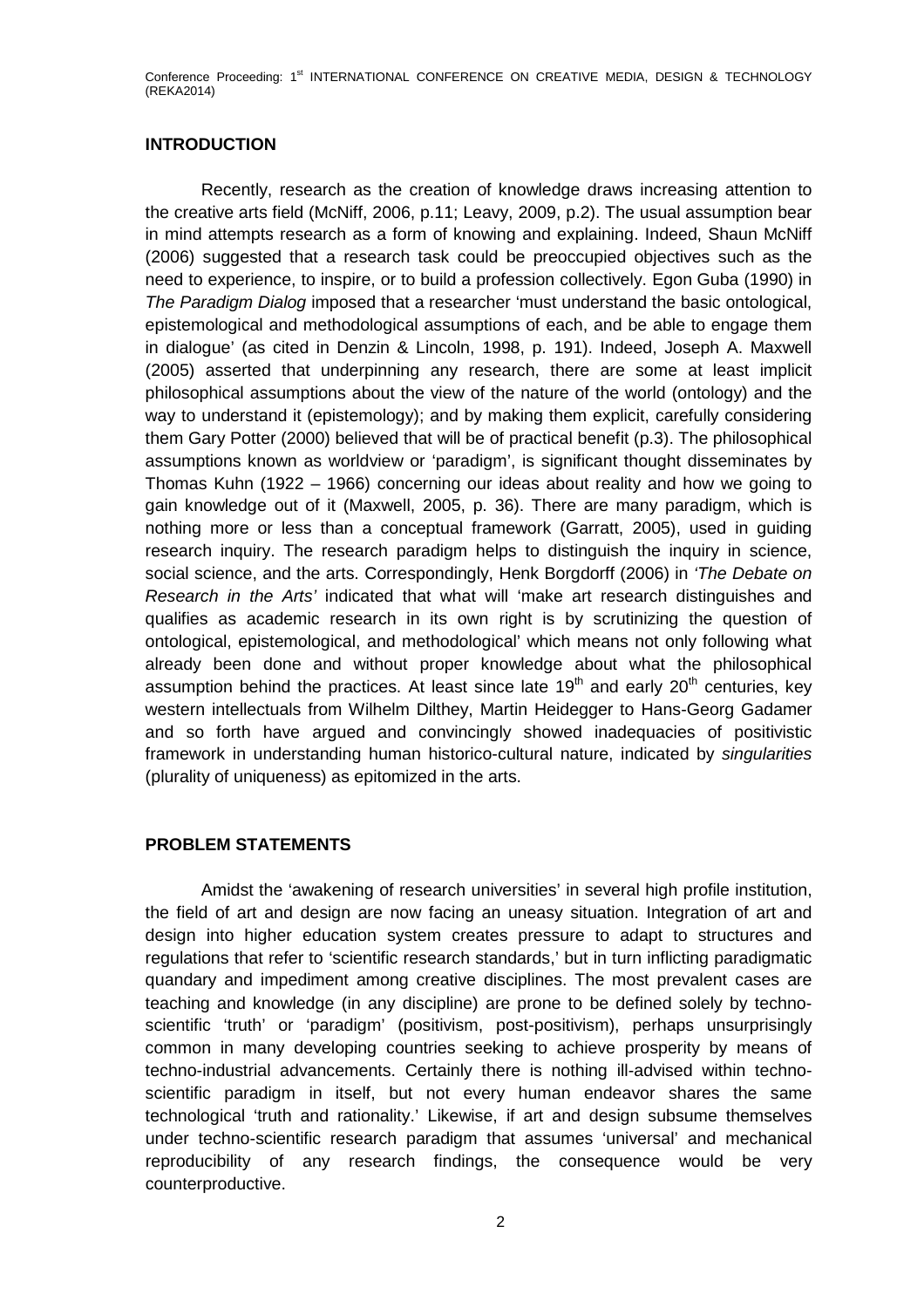Since art and design endeavours, to paraphrase Klaus Krippendorf, primarily do not concern with objective fact findings and mechanical predictions of them, but with "making sense of things" (Krippendorf, 2007: 69). Science normally studies existing facts such as physical phenomena of colour, then comes up with causal explanations of its nature, hence mechanical prediction and controlled implementation of it would be possible. In contrast, art and design does not observe and predict existing facts mechanically, but instead proposing new meaning and possibilities with respect to many things imaginable. Many movies, even asked 'what does it mean to be' in a world where technological control is ever increasingly imposed on every aspect of human life.

An important distinction should be stressed here, that is between facts and meaning. The facts as understood by science are indeed causal-mechanically predictable, but art and design are not merely inanimate scientific objects, but intrinsically related to humanity's own continual self-disclosure that makes possible ever-continuing self understanding and transformation. Doing art and design, hence have to be distinguished from doing objectively / predictive research. And in conjoining with the emergence of practice-based paradigm within international art and design academia in the past 20 years, there is at present a solid rationale for our higher education not to indiscriminately subsuming art and design under one roof of scientific research paradigm. Nonetheless, the idea of art and design study as a 'practice-based' instead of research-based inquiry is a relatively new within our art and design academia wherein preliminary discourses are still much necessary needed. To achieve credible footing of art / design practice as commensurate to 'mainstream' research in academic setting, the first route taken here was posing an ontological problem. "What is the nature of the object, of the subject matter, in research," or more precisely practice "in the arts? (Borgdorff, 2012: 45). Are art and design works exactly the 'same reality' as natural things? To what kind of 'reality' does the inquiry within the arts address itself?



**Table 1** Positing the Research Inquiry of Artistic Practice-based Research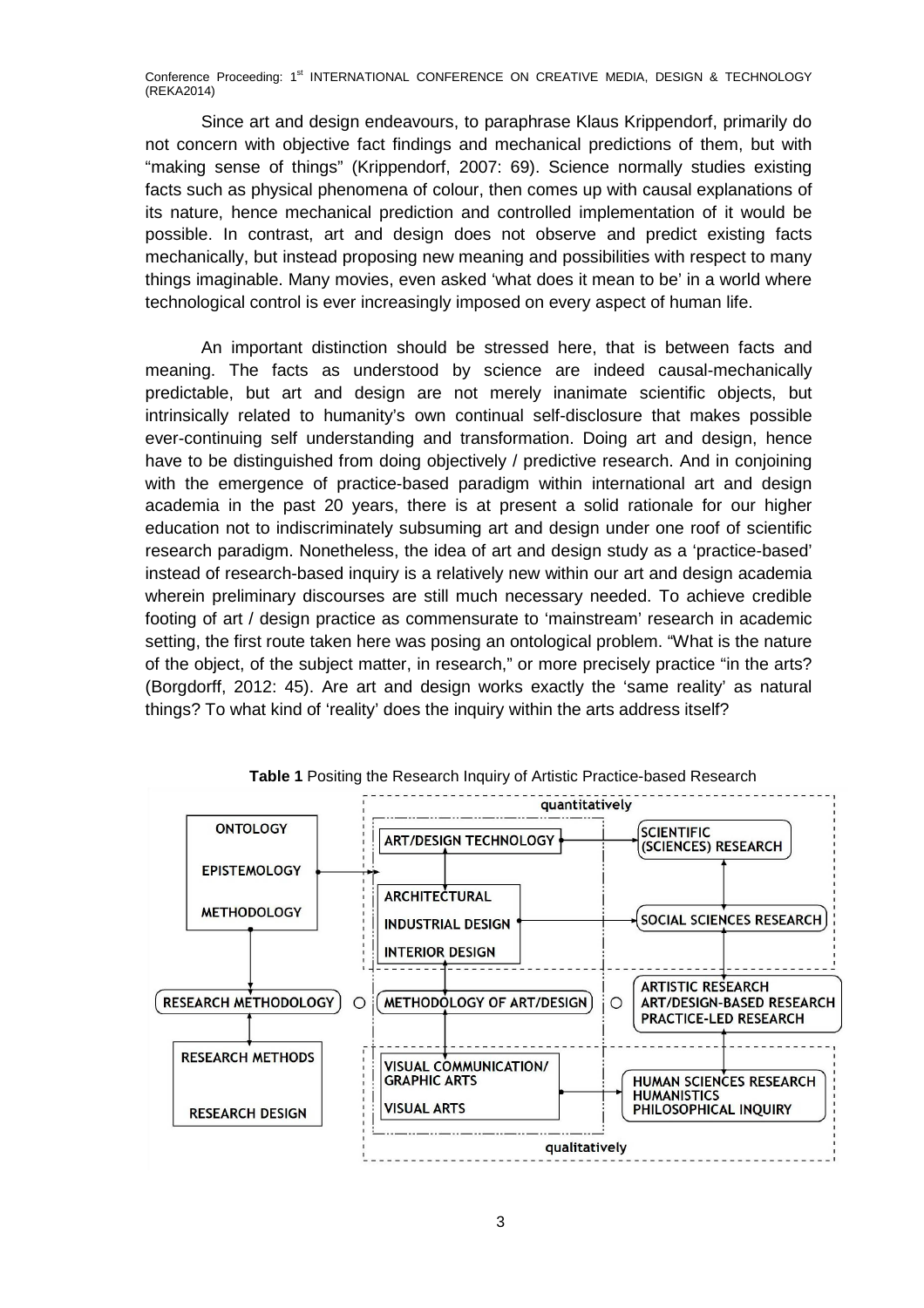### **LITERATURE REVIEWS**

Nevertheless, considering the importance of the issue and but the same time its depth and complexity comprising of philosophical underpinnings, this article constricted itself to the discussion of some fundamental aspects of art / design, in order to explain and justify its practice-based character as commensurate to research in the higher education context. First aspect to be discussed is ontological basis of art / design works *vis a vis* natural facts, followed by showing their epistemic character in comparison to scientific knowledge. To meet academic requirements, it is also important to discuss the last aspect, that is, methodology. But as already stated by Guba in Paradigm Dialog (1990) and later adapted by Gray & Malins, methodology "should be a consequence of ontology and epistemology – that is, methodology is evolved in awareness of what the researcher considers" reality, hence "knowable" (Gray & Malins, 2004: 19).

To put it in other words, methodology is a logical consequence of our most basic tenet of 'reality' and of 'knowledge' (or, paradigm is not consisted merely of methodology, but also of ontology and epistemology). If we consider 'reality' as consisting of merely inanimate atomic entities shaped by mechanical forces that could be represented in law-like equations, which in turn those laws could be applied back to predict or control that reality, our appropriate method of inquiries should be of observations and controlled experiments. But in the case of art and design 'reality' which exhibit an 'open' (discovery-led) and 'hermeneutical' character (meaningful instead of mechanical), the appropriate paradigm would not be of objective-scientific research. It is the task of this paper to briefly show the paradigm behind the idea of practice-based nature of art and design inquiries.

#### **METHODOLOGY**

Since paradigm is not in itself an empirical object, but instead 'conceptual framework' through which any research is made possible, the inquiry into it employs literary research and reflective methods. Inasmuch as this inquiry suggests art and design as a discrete discipline in contrast to the natural sciences, it also includes brief comparative analysis. Inquiry proceeded from the discussion of ontological aspect, followed by epistemology and finally methodology of art and design.

#### **RESULTS**

#### **Ontology of Art and Design Works**

In positivist and post-positivist paradigm commonly employed in mainstream science, research assumes reality exists 'out there' as an 'objective' mechanical facts where human 'subjects' (researchers) could occupy a detached observational position, as they were 'outside that reality,' free from any cultural beliefs. This 'dualistic' ontology (clear-cut separation between 'subject and object' or 'mind and matter') originated from 16<sup>th</sup> century Cartesianism (but now is still widely assumed) has been heavily criticized by contemporary Western Intellectuals, whether from phenomenological tradition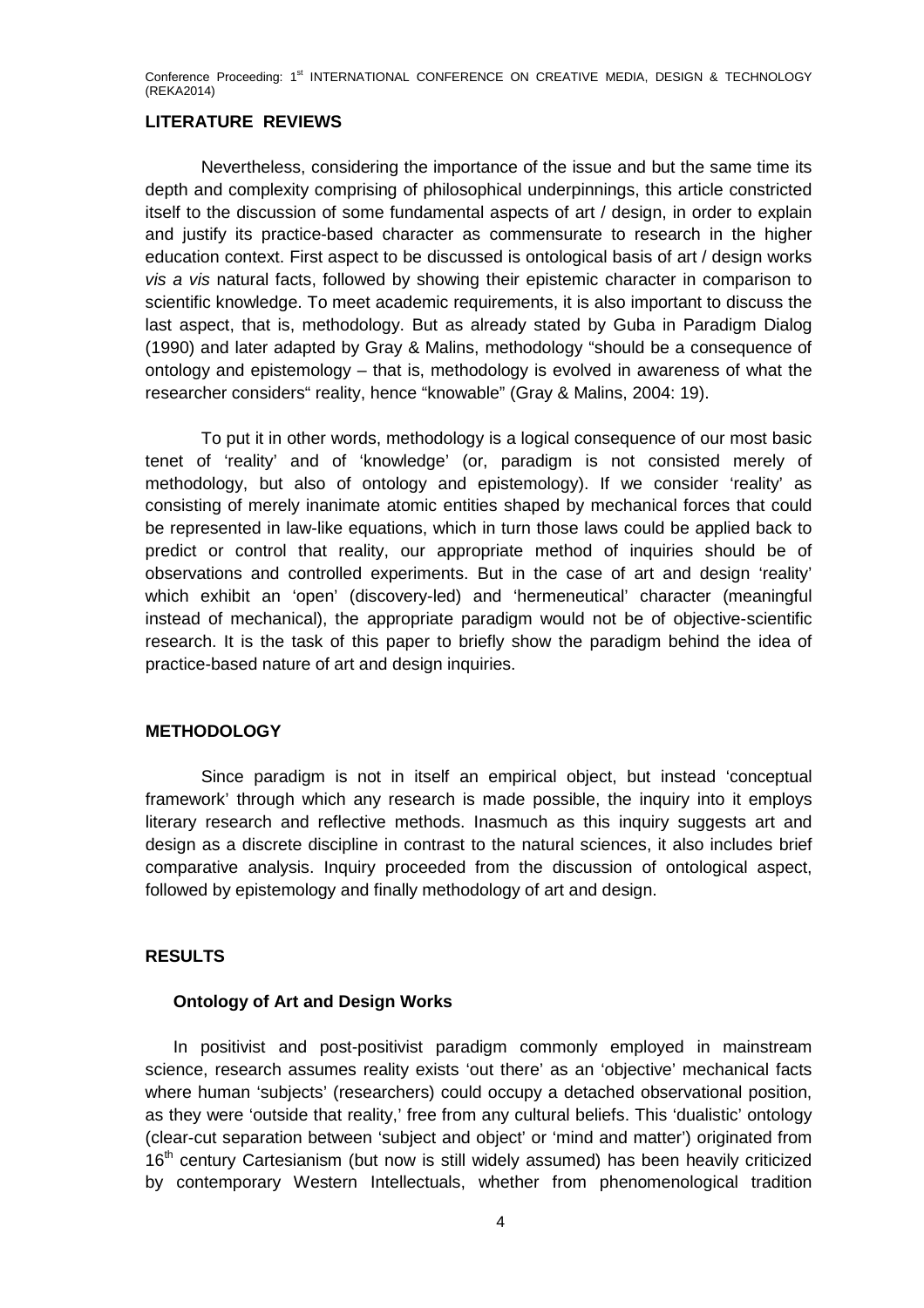(Heidegger, Merleau-Ponty), hermeneutics (Heidegger, Gadamer), critical theory (Marcuse, Habermas), or post-structuralism (Baudrillard, Derrida). These contemporary critiques (where Heidegger indeed plays a central role) should not be understood as some "crass and vaguely 'postmodern' notions that all knowledge is 'merely relative,'" or as a mutual "attack on the natural sciences. The main target was *scientism*" (Clark, 2011: 11, 21), that is, the belief that only the natural sciences (based on Cartesian ontology) could reach the truest understanding of all reality, and ought to be the ultimate ground of any other. Scientific objectivity here remains intact, but as the paradigmatic standard appropriate for some kinds of inquiry, not as the sole measure of legitimate knowledge of all things (ibid.: 21).

In contrast to those kind of Platonic-Cartesian binary, hermeneutics and phenomenology begin from concrete *lifeworld* or *Being-in-the-World*, roughly holistic 'web' of *lived life* before any dualistic interpretation of it. Here hermeneutical view has brought deep yet 'brighter' consequences in our understanding of human, art and culture. Being 'inside' our own or praxical-linguistical lifeworld all the time (and could never possible to be 'outside'), art and design works do not primarily present themselves to us some kind of 'value-free' objects of scientific scrutiny.

Art and design works initially and for the most part 'have always already done their work' within the closest proximity to us, that is, in and through our own wardrobes, buildings, ceremonies, graphical signs, audio-visuals, stories of our 'heroes and villain,' an so on. All that have just been mentioned have a deep historical character, that is, transmitted and gets reinterpreted through generational praxis prior to any explicit theorizations. Hence, they rather tacitly constitute our cultural 'horizons' in which we live, and through which our outlook gets shaped, before we get a chance to approach them with a detached objectivizing gaze (Ramberg & Gjesdal, 2013).

At the same time, artworks once again are not 'merely subjective' upshots, precisely because they are closely intertwined with their materiality. And to recall above paragraphs that art / design works are always embedded in socio-historical context, here too materiality means 'matter insofar embodied in socio-historical praxis,' not an abstract concept of matter as in physical science. We are indeed experiences more than we can say. And it is precisely on this ground of 'material-practice' within particular culture that any originary and singular artwork is possible at all.

#### **Epistemology: Knowledge Embodied in the Art and Design Works**

Hermeneutico-phenomenological perspective has shown us the ontological character of art and design works, that is, non-subjective nor objective, but manifested holistically within socio-cultural web of praxis and embodied in its materiality. This implies a particular kind of knowledge and of 'truth' which now puts the issue within epistemological territory. Hence we may briefly conclude that art bears knowledge and truth of its own, that is, 'historical' and 'experiential truth' about *who* we are, *how* the world is, and what both of them *could* or *should* be. And artworks disclose this 'truth' precisely through its material presence that experienced in bodily or 'sublime' way rather than in an analytical way, i.e., through explicit propositional statements.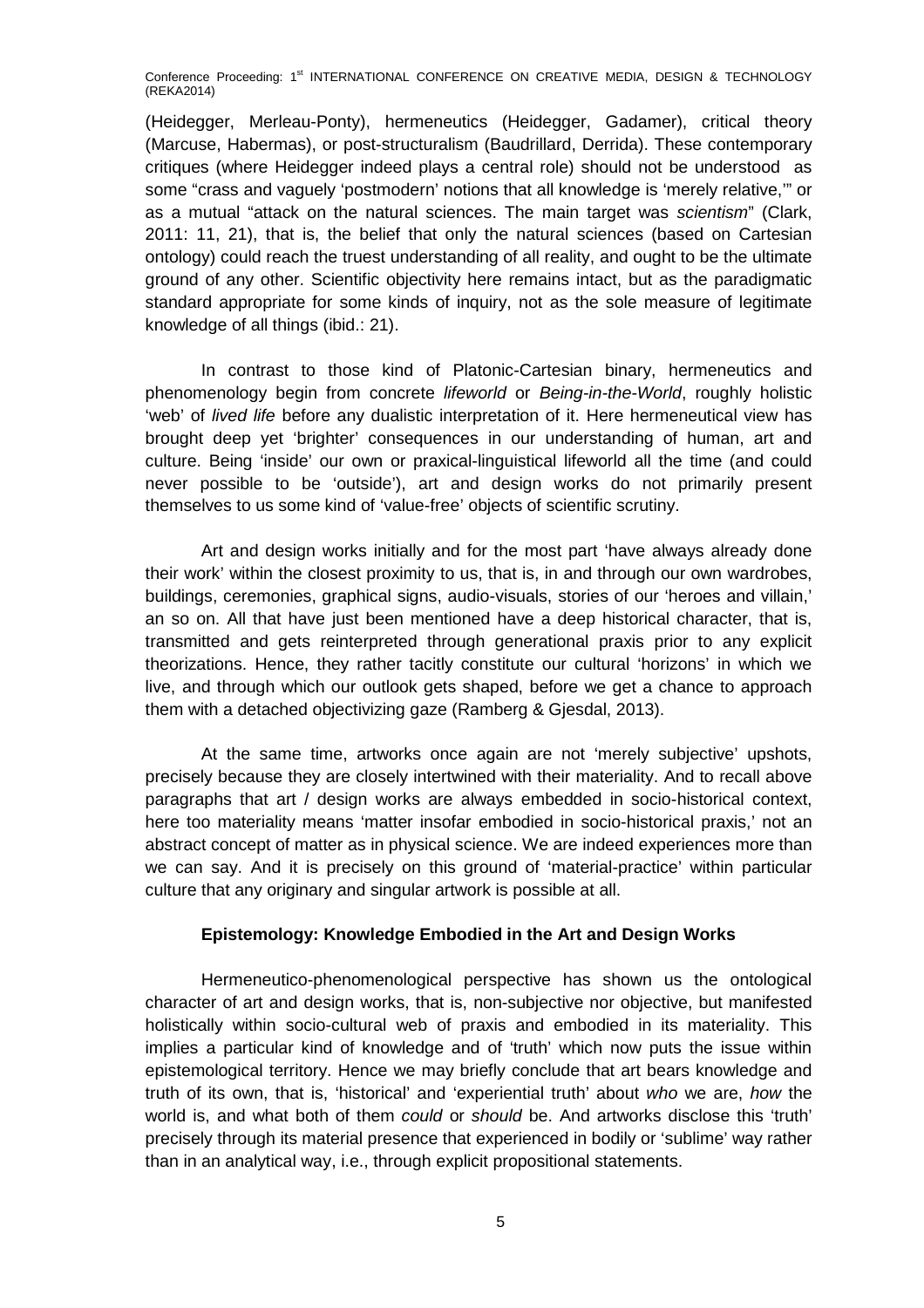Once again, this embodied experience does not have to be interpreted atomistically (or subjectivistically), since it exactly 'brings us back to the holistic primal connection' with others and with nature that has been conceptualized segregated by Cartesianatomistic ontology. In fact, there has never been a completely isolated, subjective mental experience of art at all. These are the 'holistic aspects of bodily experience' carried by 'materiality of the artworks' that has been spoken about by phenomenology, in which there are certainly some knowledge and truth 'at work,' but in an implicit or inconspicuous form, not in an explicit-propositional one. Michael Polanyi called this 'materially embodied' or 'bodily' knowledge "tacit knowledge" (Borgdorff: 163). In fact, this inconspicuous knowledge is presupposed in any human activity including the sciences. But the basic idea of tacit knowledge here is that human beings *never* begins with 'not knowing' in the sense of 'not able' to do something. When we successfully manage to improve our prior tacit capacity consciously, that new 'consciously modified capacity' immediately recedes back into new tacit capacity that keeps growing larger and larger. Hence tacit knowledge is not merely 'an inferior addition' to explicit or propositional knowledge, but instead a very basic one in any human endeavour. And precisely in the field of art and design that this kind of knowledge plays a very distinct role. Artists and designers should posses broad yet deep material/bodily experiences in *first hand* concerning repertoire, styles, medium, equipment, places, values, subject matter and so forth in order to be able to transfigure it all anew into fresh artifacts.

#### **Methodology of Research Through Practice in Art and Design**

Having discussed the ontology and epistemology of art and design, it is now 'natural' to discuss its methodology. But given their ontologically holistic and epistemologically tacit character, we must be wary that their intrinsic 'research methodology' could never be separated from their practice, as in clear cut separation between intelligible-sensible, mental-material, subject-object or theory-practice. One more thing to clarify is the term 'research' itself within the context of the arts. Christopher Frayling (1993) identified three kind of research that might be employed with respect to art and design which later adopted by Henk Borgdorff (his version is in parentheses below). First is research *into* art (or research *on* the arts), second is research *for* art (or research *for* the arts), and finally the third is research *through* art (or research *in* arts) (Borgdorff: 37).

The first, *research on the arts* refers to an investigation towards art and its practice through a certain theoretical perspective, mostly from social science perspective. So, what is art and its practice is determined from the domain and perspective of social science. As for the second, *research for the arts*, putting art as the objective. It's a little bit different from the first one which positions art as the object of scientific research. The activity of investigation is more into manipulating and exploring materials scientifically that will result as certain instrument for art practice.

Before continuing to the third type of art research, we will highlight one similarity between the two types of art research mentioned earlier. This evinces that both types of art research apply the objective perspective towards art and its practice. The first one is explicitly showing that art and its practice are an object to be investigated within the categories from social science's frame in order to understand it.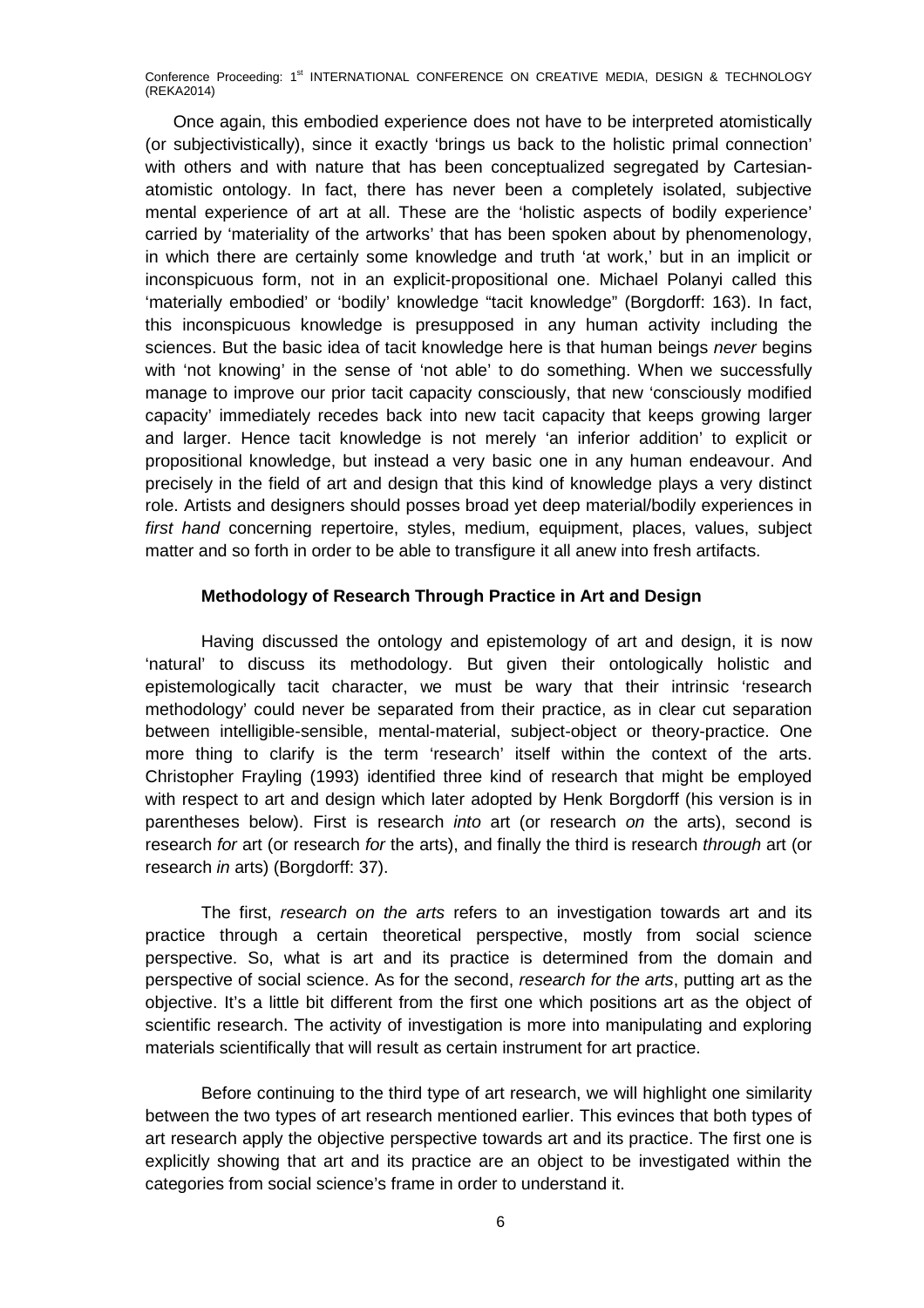The second one, the art and its practice is determined before hand through objective and scientific material manipulation and exploration. The second type of art research tends to determine 'what is art should be' objectively while the first one tends to look for 'what is art' really from scientific perspective which is considered also objective. In both, art and its practice in both cases is inextricable from scientific domains.

The third type, *the research through the arts*, the conjunction *through* or *in* shows that this research is conducted within the working of creative practice of art and design themselves. It is probably the most controversial among other types of art research. This type of art research considers the artistic practice itself as an essential component of both the process and the result of the research (Borgdoff, 2006:7), it's part of the nature of art research itself. The art practice is understood as the research itself. The *research in the arts* thus aims to describe and articulate the embodied knowledge through practicing art itself that embraces the intertwining of theories, experiences, understanding, and other historical aspects. Art practice as art research is understood in its historical finitude.

This kind of research does not start with clear and distinct research questions and hypotheses. In fact, this is not a hypothesis-led kind of research, but more into discovery-led kind of things. This throws the artist in the open of the unexpected outcomes or surprising insight during the practice; in the open of the intertwining process itself. Unlike the basic scientific research that aims to produce formal knowledge or validated scientific insights and its questions, hypotheses, and methods are commonly intended from the beginning, hypotheses-led (Borgdoff, 2009:3), this is not happening in *research in the arts*. The uncertainty aspect of outcome, not in a form of pragmatic, scientific, and objective knowledge, might be one of the main factors that makes this *research in the arts*, somehow does not suit the criteria and expectation from research definition as mentioned earlier. Donald Schon termed this approach as 'reflection in action'(Borgdorff: 50) and the research performers 'reflective practicioners' (ibid.: 81). As such reflective practice, research through or in art and design does not have any one distinct, rigid and exclusive methodology.

#### **CONCLUSIONS**

As historical praxis alongside science and technology, art and design has its own ontological and epistemological character as shown in the article with the aid of hermeneutico-phenomenological perspective. The next step is to come up with methodological insight of art and design practice, which is invaluable within the context of academic research. But as the whole article has shown, objectivist methodologies are inappropriate in art and design practice since no ontological and epistemological gap exist between the observing subject and the observed object, or between 'the research' and 'the practice.' The outcome of practice-based research are not findings that can be exactly duplicated by everyone, but in contrast new experiences, meaning and selfunderstanding embodied in the singularity of each works and their process.